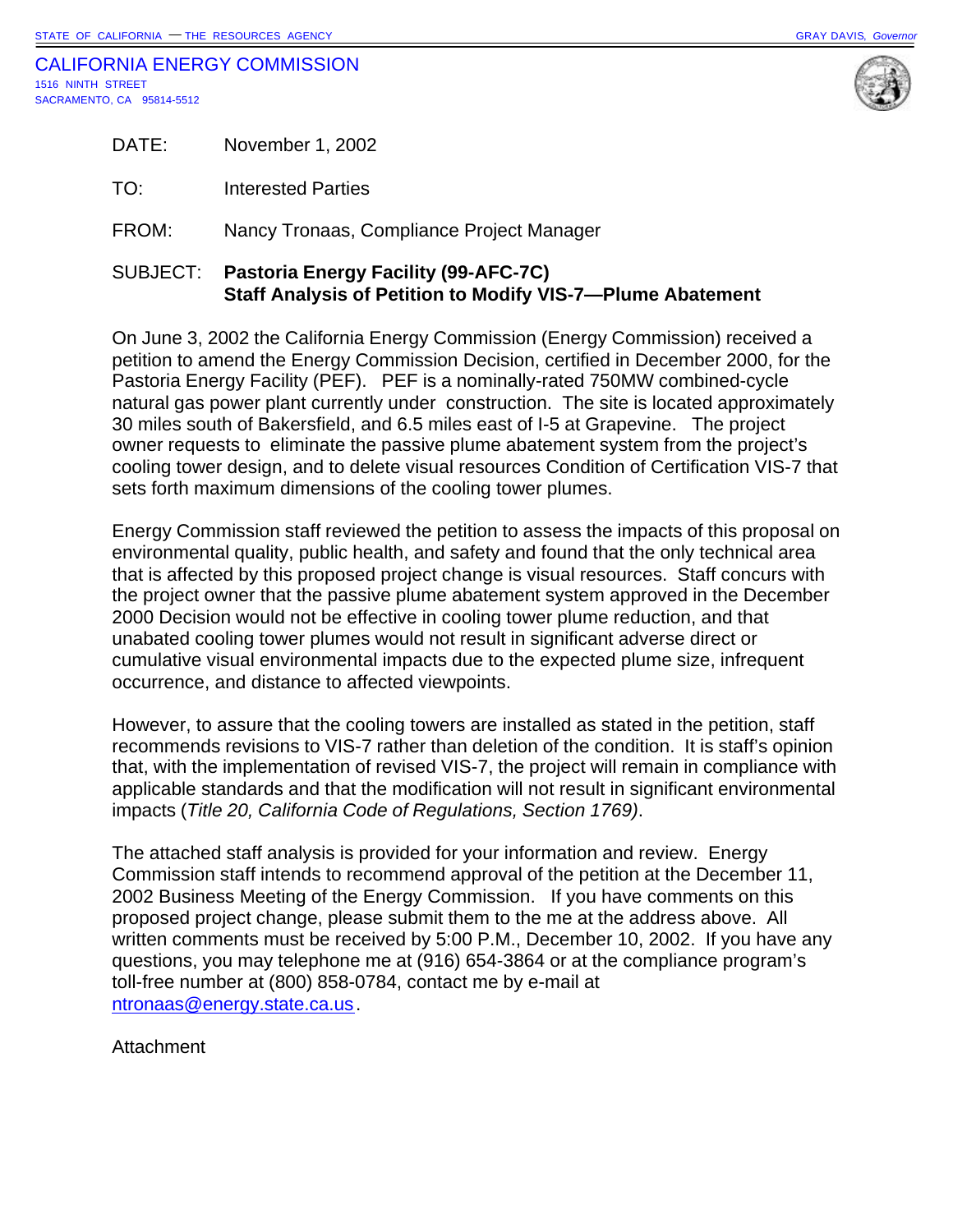#### **Pastoria Energy Facility Petition to Delete VIS-7 (Plume Abatement) Staff Analysis October 30, 2002**

### **Introduction**

Condition of Certification VIS-7 requires the project owner to "design and operate the Pastoria Energy Facility (PEF) to mix dry ambient air with the saturated air exiting the cooling towers to prevent the formation of visible water vapor plumes longer than 60 meters, higher than 60 meters, and wider than 30 meters." In their petition, the current project owner, Calpine, argues that the "passive plume abatement" design required by VIS-7 (and proposed by the former project owner) is not an effective means of controlling plume formation.

During the licensing process for the PEF project, information indicating performance and operating problems for the proposed passive plume abatement system was not available. Calpine, through their cooling tower vendor (Marley Cooling Technologies) has identified potential significant operating problems, such as increased tower ice formation, for the originally proposed passive plume control design. This ice formation would restrict the air flow in the tower (in the inlet, through the heat transfer fill material, or in the mist eliminator), reducing the heat rejection capability of the tower and effectively negating the passive plume abatement.

Additionally, Calpine and Energy Commission staff have performed plume modeling analyses, using models unavailable at the time of the original licensing process, that indicate that the proposed passive plume abatement design, assuming it would not create operating problems, would not have been able to meet the plume size requirements of Condition of Certification VIS-7. The analysis indicates that the passive plume abatement is not effective in reducing plume sizes when the ambient relative humidity approaches saturation.

Staff concurs that the passive plume abatement required by VIS-7 would not be capable of controlling PEF's cooling tower plumes to meet the specified size criteria under all ambient conditions. Calpine is requesting in the petition that condition VIS-7 be deleted. Calpine asserts that elimination of VIS-7 will not result in significant adverse visual impacts and that visible plumes will occur infrequently with the design proposed for the cooling towers (unabated).

#### **Project Description**

The unabated cooling tower design presently proposed by Calpine is an 8-cell tower and a 4-cell tower in 1x8 and 1x4 configurations. Table 1 provides the operating parameters for the proposed towers.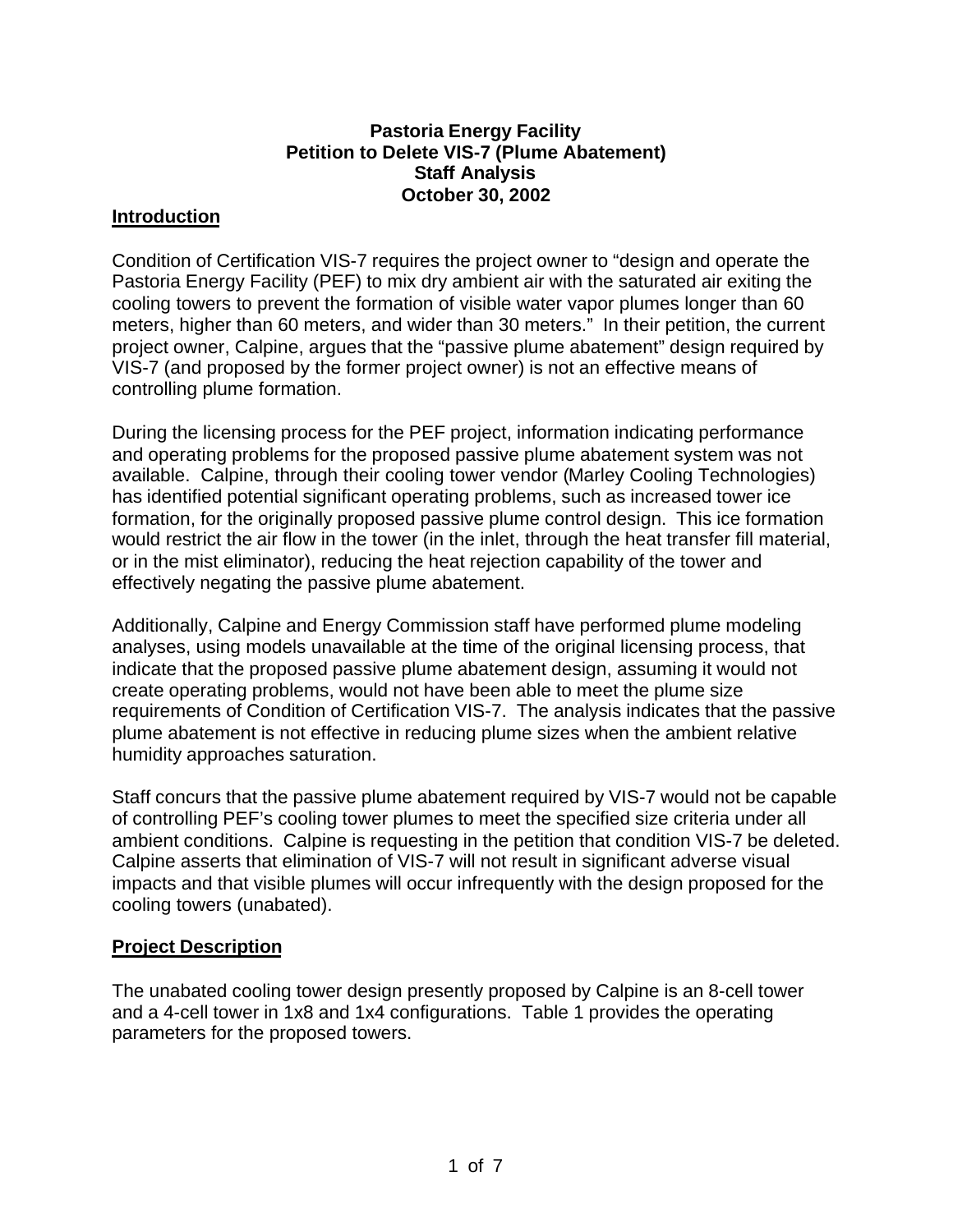| <b>Parameter</b>                             | <b>8-Cell Cooling Tower</b>    | 4-Cell Cooling Tower           |  |
|----------------------------------------------|--------------------------------|--------------------------------|--|
| Stack Height                                 | 15.7 meters                    |                                |  |
| Number of Cells                              | 8 Cells (1 by 8 configuration) | 4 Cells (1 by 4 configuration) |  |
| <b>Stack Diameter</b>                        | 10.8 meters per cell           |                                |  |
| <b>Tower Dimensions</b>                      | 124.4 m length by 18.3 m width | 62.2 m length by 18.3 m width  |  |
| <b>Tower Heat Rejection</b>                  | 348.75 MW                      | 175.6MW                        |  |
| Tower Inlet Air Flow Rate <sup>1</sup>       | 6,538 kg/s                     | 3,294 kg/s                     |  |
| Liquid to Gas (L/G) Ratio                    | 1.3486                         | 1.3480                         |  |
| Exhaust Temperature <sup>2</sup> (@ 100% RH) | 64°F to 98.2°F                 |                                |  |
| Exit Velocity <sup>3</sup>                   | $7.79 \text{ m/s}$             | $7.85 \text{ m/s}$             |  |
| Exhaust mass flow rate                       | 51,888,000 lbs/hr              | 26,141,670 lbs/hr              |  |
| <b>Exhaust Molecular Weight</b>              | 28.8 (assumed)                 |                                |  |
| Moisture Content (% by weight)               | 2.3% @ design                  |                                |  |

## **Table 1 – Cooling Tower Exhaust Parameters**

 $\frac{1}{6}$  – Estimated from outlet flow rate

 $2$  – For ambient conditions during daylight no fog hours.

 $3$  – For ambient conditions during daylight no fog hours where visible plume is predicted.

#### **Applicable Laws, Ordinances, Regulations and Standards**

The PEF project is located on private land and is thus not subject to federal land management requirements. No roadways in the project vicinity are designated or eligible State Scenic Highways (California Scenic Highway System,

http://www.dot.ca.gov/hq/LandArch/scenic/cahisys.htm). Thus, the project is not subject to state regulations pertaining to scenic resources. The project is located in Kern County. Staff reported in the FSA that Kern County had no specific policies on visual or aesthetic resources that applied to the PEF. Staff confirmed with a recent phone call to the Kern County Planning Department that this continues to be the case.

## **Analysis**

In the Final Staff Assessment (FSA), staff performed its analysis of the cooling tower (abated) visible plumes based on plume frequency and size data provided by the applicant. Staff found that the estimated maximum cooling tower plumes (less than 60 meters long, 30 meters high, and 40 meters wide) would not cause significant adverse visual impacts to travelers on Interstate 5 (I-5) or residences on Laval Road because either these plumes would barely be visible or rarely occur. Because staff's analysis was based on modeling assumptions that included the applicant's proposed method of plume abatement, staff proposed Condition VIS-7 to ensure that this method was implemented.

With contractor assistance, staff now has the ability to perform the visible plume modeling itself, only relying on the applicant for cooling tower design and operating parameter data needed for the modeling. Staff's current approach to visible plume analysis is to use a plume frequency of 10 percent of seasonal daylight no rain/no fog "clear" hours as a threshold for determining whether plumes have the potential to cause significant adverse visual impacts. If this threshold is met or exceeded, staff calculates the dimensions of the reasonable worst case  $(10<sup>th</sup>$  percentile) plume and performs a detailed assessment of the visual impacts of the predicted plume. Staff assesses the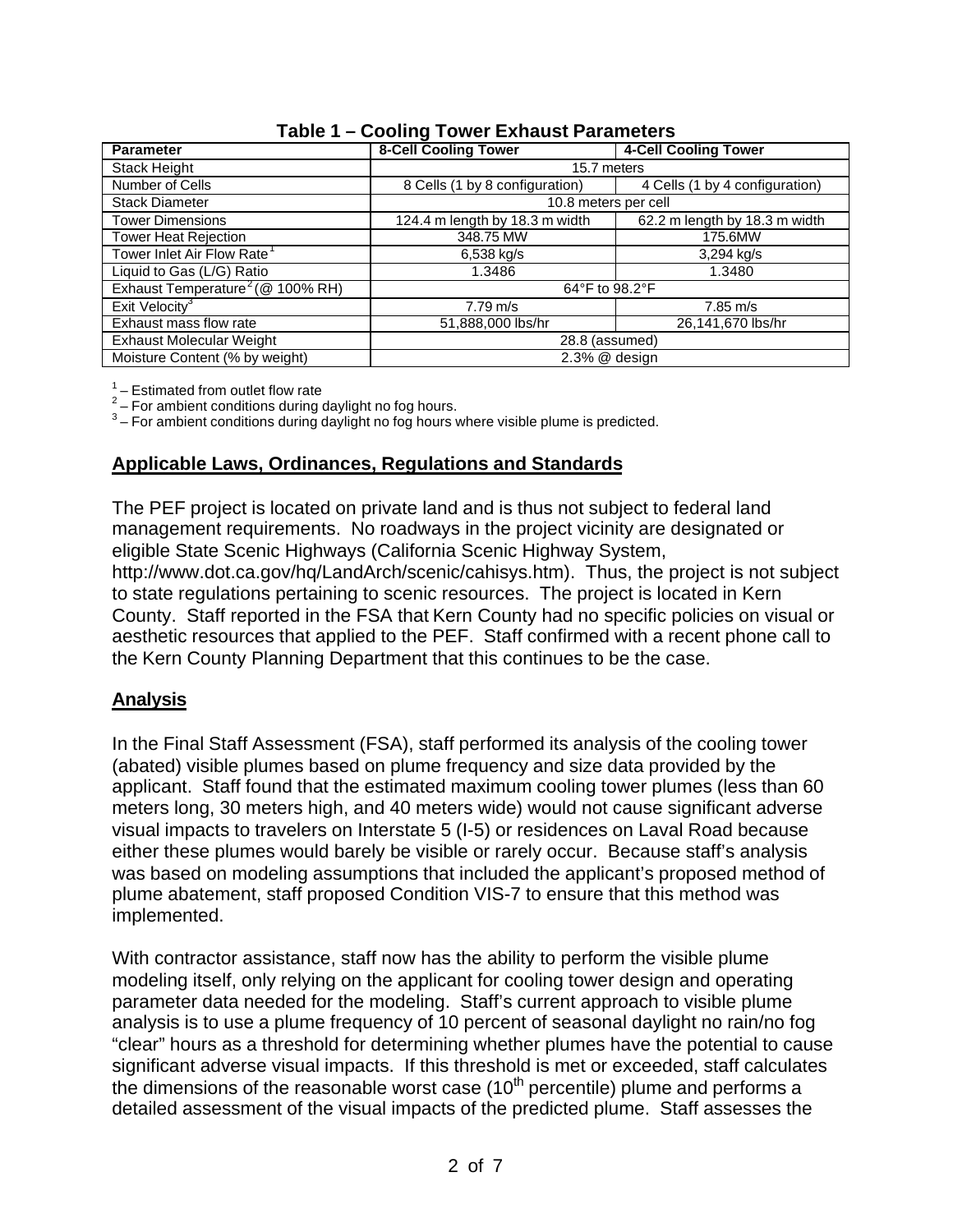level of visual change that would be caused by these plumes in terms of their visual contrast, dominance, and view blockage. The determination of whether the plumes would cause significant visual impacts is made after considering the level of visual sensitivity of the existing setting and the anticipated level of visual change.

Plumes have the greatest potential to cause adverse visual impacts during clear meteorological conditions. For projects such as PEF for which the available meteorological data set categorizes sky cover (i.e., clouds) in 10 percent increments, staff includes in the "clear" category a) all hours with total sky cover equal to or less than 10 percent plus b) half of the hours with total sky cover 20-100 percent that have an unlimited ceiling height. The rationale for including these two components in this category is as follows: a) plumes typically contrast most with the sky under clear conditions, and when total sky cover is equal to or less than 10 percent, clouds either do not exist or they make up such a small proportion of the sky that conditions appear to be virtually clear; and b) for a substantial portion of the time when total sky cover is 20-100 percent and there is an unlimited ceiling height, clouds do not substantially reduce the plumes' contrast with the sky; staff estimates this time as approximately half of these hours.

Staff modeled the PEF cooling tower plume frequency using the Combustion Stack Visible Plume (CSVP) model, which has been modified to predict plumes from cooling towers. Table 2 presents the results of the CSVP modeling.

| Table 2 – Staff Predicted Hours with Cooling Tower Visible Plumes |  |
|-------------------------------------------------------------------|--|
| CSVP Model - Bakersfield 1990 to 1995 Meteorological Data         |  |

|                                                      | 100% Load |                |
|------------------------------------------------------|-----------|----------------|
|                                                      | Total     | <b>Percent</b> |
| Seasonal Daylight No Rain No Fog Hours               | 3.298     | 37.6%          |
| Seasonal Daylight No Rain No Fog High Contrast Hours | 1.135     | 12.9%          |
|                                                      |           |                |

The frequencies are determined based on 8,773 seasonal daylight no rain no fog hours from 1990 to 1995.

The CSVP model predicts that the PEF unabated cooling towers will emit a visible plume 12.9 percent of the SDNRNF hours during clear viewing conditions. Because plume frequency exceeds staff's 10 percent threshold, staff has calculated the  $10<sup>th</sup>$ percentile plume dimensions and conducted a visual analysis of the predicted plume (see below). The 10% SDNRNF High Contrast hours plume dimensions for the 8-cell and 4-cell towers are as follows:

8-Cell Tower Plume Length – 19 meters (62 feet) Plume Height – 54 meters (177 feet) Plume Width – 21 meters (69 feet)

4-Cell Tower Plume Length – 13 meters (43 feet) Plume Height – 40 meters (131 feet)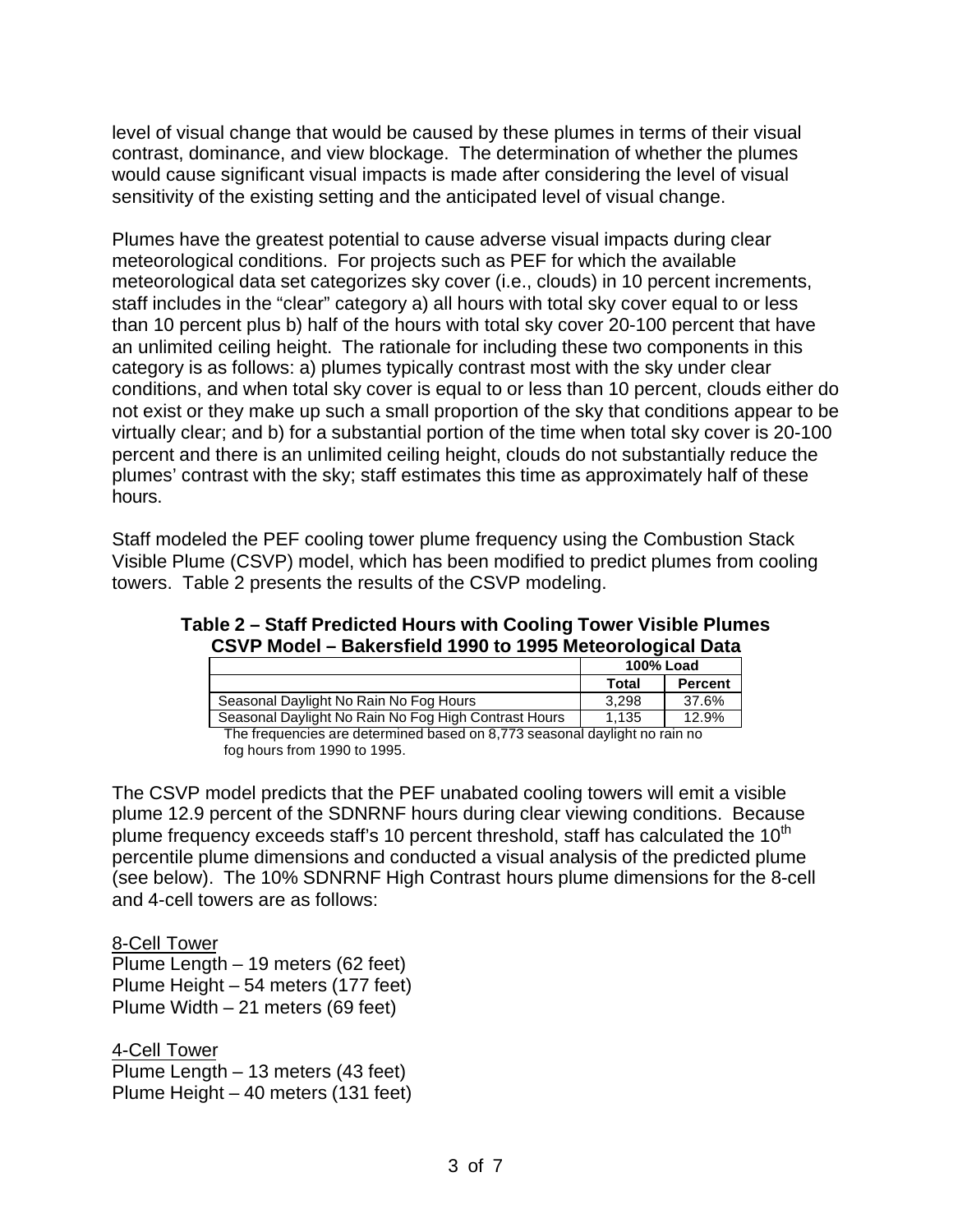#### Plume Width – 15 meters (49 feet)

The modeled tower length does not include the length of each tower which is 124.2 meters and 62.2 meters for the 8 and 4-cell towers, respectively. Thus, when the wind is blowing along the long axis of the tower, the plumes from the 8 and 4-cell towers would be 143.2 meters (470 feet) and 75.2 meters (247 feet) long, respectively.

Key Observation Point (KOP) 2, selected to represent I-5 motorists' view of the PEF project, is located about 5.2 miles west of the project site. In the FSA, staff found the visual sensitivity (which considers visual quality, viewer concern, and viewer exposure) at KOP 2 to be moderate to high. The cooling tower plumes would appear as billowing linear to irregular forms with irregular and changing outlines, unlike the dominant forms and lines established in the existing setting. Because of the distance of the cooling tower plumes from KOP 2, the visibility of the plumes would be diminished. Therefore, form and line contrast would be reduced from high down to moderate. The white color of the plumes would contrast moderately with the tan and taupe colors of the hills in the background. Visual contrast is considered to be moderate overall. The  $10<sup>th</sup>$  percentile plumes would increase the horizontal extent of the PEF project and would extend somewhat higher than the three, 150-foot tall HRSG stacks. The plumes would appear small in comparison to the wide field of view available at KOP 2, and would occupy a very small portion of the overall setting at the foot of the Tehachapi Mountains. The movement of the plumes would contribute to their conspicuousness. However, because the plumes would be seen entirely against the backdrop of the dominant Tehachapi Mountains, the plumes would be substantially less prominent than they would be if backdropped by the sky. The overall dominance rating of the plumes is considered subordinate (low). The plumes would block a very small portion of the hills in the background, so the severity of the view blockage is considered low. The overall visual change at KOP 2 would be low to moderate due to the moderate contrast and low dominance and view blockage ratings. When considered within the context of moderate to high overall visual sensitivity, the low to moderate visual change would cause an adverse but less than significant impact at this KOP.

KOP 3, selected to represent the closest publicly accessible view of the PEF project, is located at a point on Laval Road about 2.6 miles north of the project site. Travelers on Laval Road consist primarily of workers engaged in agricultural activities. In the FSA, the overall visual sensitivity of travelers on Laval Road was considered low to moderate. From KOP 3, the plumes would appear small compared to the expansive nature of the dominant landforms. Considering the low to moderate visual sensitivity, the visual impact of the plumes from this vantage point would be adverse but less than significant. In the FSA, staff determined that KOP 3 was somewhat representative of views from residences (about 12) approximately two miles west of this vantage point and approximately 4 miles from the power plant site. The overall visual sensitivity for these residential viewers was considered moderate. Given the distance of the residences to the project site (about 4 miles), the visual change that would be experienced by these residential viewers would be comparable to the change at KOP 2. When considered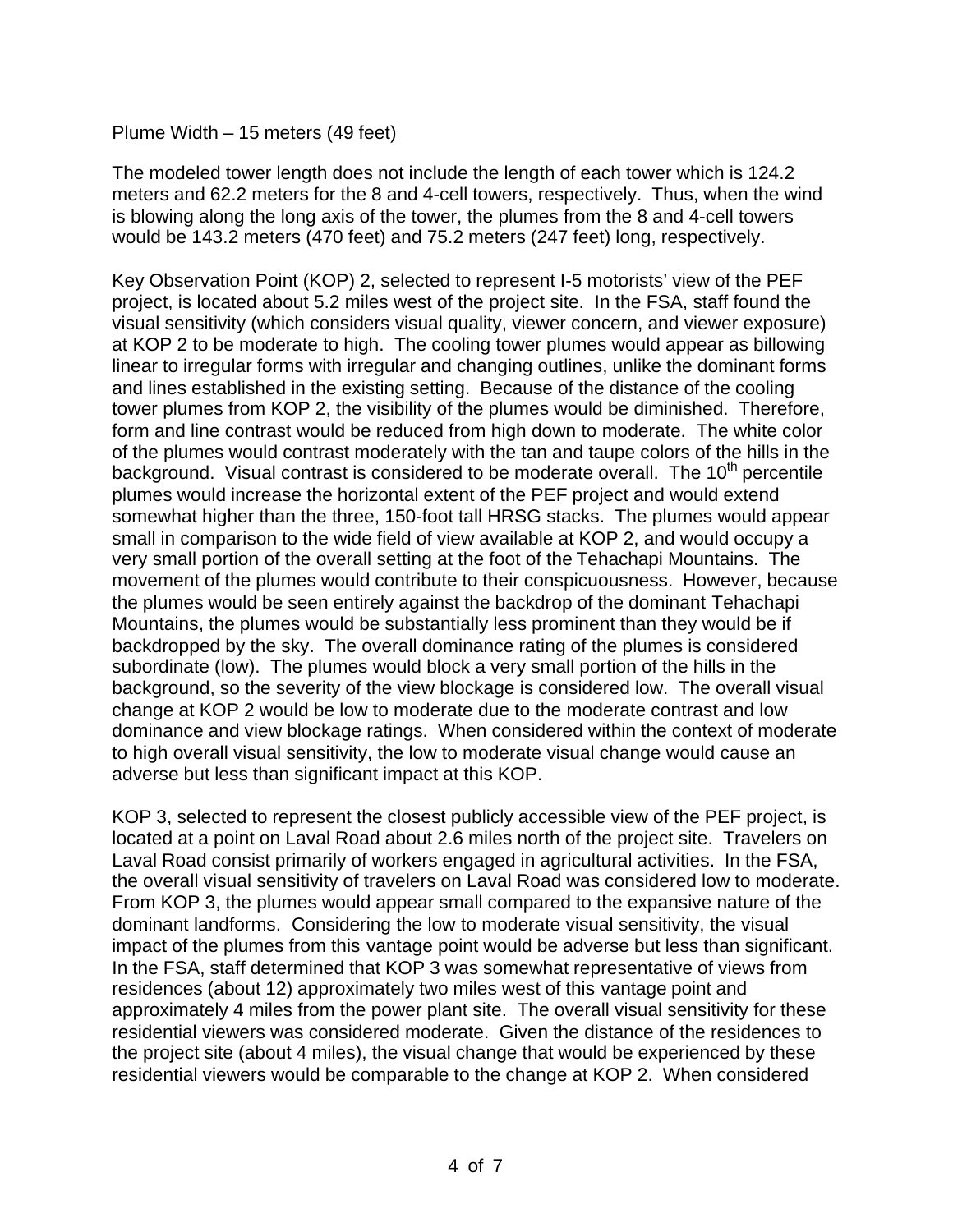within the context of the moderate visual sensitivity at KOP 3, the low to moderate visual change would cause an adverse but less than significant impact.

Cumulative impacts to visual resources could occur where project facilities or activities occupy the same field of view as other built facilities or impacted landscapes. It is also possible that a cumulative impact could occur if a viewer's perception is that the general visual quality of an area is diminished by the proliferation of visible structures, even if the new structures are not within the same field of view as the existing structures. The significance of the cumulative impact would depend on the degree to which (1) the viewshed is altered; (2) visual access to scenic resources is impaired; (3) visual quality is diminished; or (4) the project's visual contrast is increased.

In the FSA, staff concluded that the PEF project (including visible plumes) would not contribute substantially to cumulative visual impacts. Staff did not consider the contribution of existing industrial plumes to cumulative visual impacts because staff was not aware that any actually occurred in the project viewshed. Calpine provides evidence in their petition that the viewshed does include an existing industrial plume from an asphalt batch plant located on Edmonston Pump Station Road.

Based on photographs taken on March 6, 2002 included in the petition, the asphalt batch plant plumes would appear to be barely visible from Interstate 5 and Laval Road. Staff spoke with a representative of the San Joaquin Valley Air Pollution Control District who informed staff that the batch plant does not operate much during the winter and that the facility's visible plumes are mostly from drying operations in the summer (Oldershaw 2002). The PEF's cooling tower plumes would occur very infrequently during the summer (approximately 3.4 percent of daytime hours during a May to October timeframe). Because of the limited visibility of the batch plant plume and the limited duration its plumes would overlap in time with the PEF cooling tower plumes, the resulting cumulative visual impact of the unabated PEF cooling towers would not be significant.

Calpine also provided photographs of agricultural-related smoke plumes and a map showing the location of agricultural burning locations in the project area. Calpine's petition also included lists of agricultural burning permits issued during 1999, 2000, and 2001. These burns appear to occur every month of the year. The smoke from the agricultural burns would likely reduce the visibility of the PEF cooling tower plumes. Thus, the information further supports that the cumulative visual impact would not be significant.

# **Conclusion**

Staff concludes that the proposed unabated cooling towers will not cause significant direct or cumulative adverse visual impacts. To ensure that the cooling towers installed will match the profile and visible plume frequency evaluated in this analysis, staff proposes a revised version of VIS-7 as follows: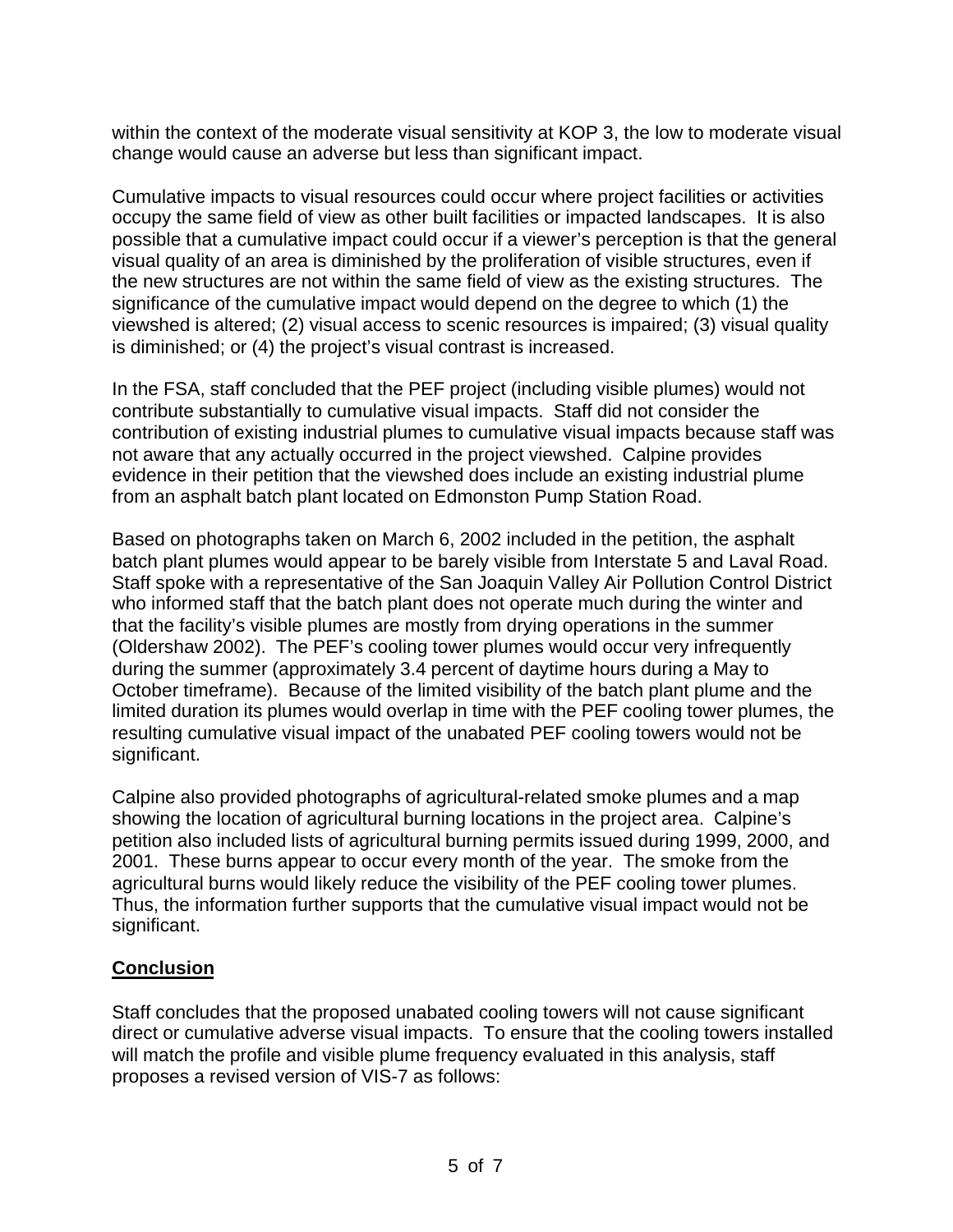# **Recommended Revisions to Condition of Certification**

(Deleted text is shown in strikeout, new text is underlined)

**VIS-7** The project owner shall design and operate the project to mix dry ambient air with the saturated air exiting the cooling towers to prevent formation of plumes longer than 60 meters, higher than 60 meters, and wider than 30 meters.

The project owner shall develop and submit a plan to achieve this performance standard to the CPM for review and approval. If the CPM notifies the project owner that revisions of the plan are needed before the CPM will approve the plan, the project owner shall prepare and submit to the CPM a revised plan.

The plan shall not be implemented until it is approved. The project owner shall notify the CPM when the plan has been implemented. At least 90 days before ordering any equipment to be used to limit the size of cooling tower plumes, the project owner shall provide the plan to the CPM for review and approval. If the CPM notifies the project owner that any revisions of the plan are needed before the CPM will approve the plan, within 30 days of receiving that notification the project owner shall submit to the CPM a revised plan. The project owner shall notify the CPM within seven days after implementing the plan.

**VIS-7** The project owner shall ensure that the two Pastoria cooling towers purchased are installed and operated as specified in the verification below.

**Verification:** At least 30 days prior to ordering the cooling towers, the project owner shall provide to the CPM for review and approval the final design specifications of the cooling towers. The project owner shall not order the cooling towers until notified by the CPM that the designs have been approved.

The project owner shall show, by providing confirming vendor specifications (either in draft purchase specifications to the vendor, or design specifications from the vendor), that the two cooling towers being purchased will meet the following specified design parameters:

|                          | <b>Design Parameter Values</b> |                                 |  |
|--------------------------|--------------------------------|---------------------------------|--|
| <b>Design Parameter</b>  | <b>Four-Cell Cooling Tower</b> | <b>Eight-Cell Cooling Tower</b> |  |
| Manufacturer             | <b>Marley Cooling Towers</b>   | <b>Marley Cooling Towers</b>    |  |
| <b>Model Number</b>      | F4108.5-6.0-04                 | F4108.5-6.0-08                  |  |
| <b>Heat Load</b>         | 149.81 MMBtu/hr/cell           | 148.75 MMBtu/hr/cell            |  |
| Range                    | $17^{\circ}$ F                 | $17^{\circ}$ F                  |  |
| <b>Water Flow Rate</b>   | 17,625 gpm/cell                | 17,500 gpm/cell                 |  |
| Fan Model                | 384HP7-10                      | 384HP7-10                       |  |
| Design L/G               | 1.348                          | 1.3486                          |  |
| <b>Exhaust Flow Rate</b> | 108,900 lb/min/cell            | 108,100 lb/min/cell             |  |